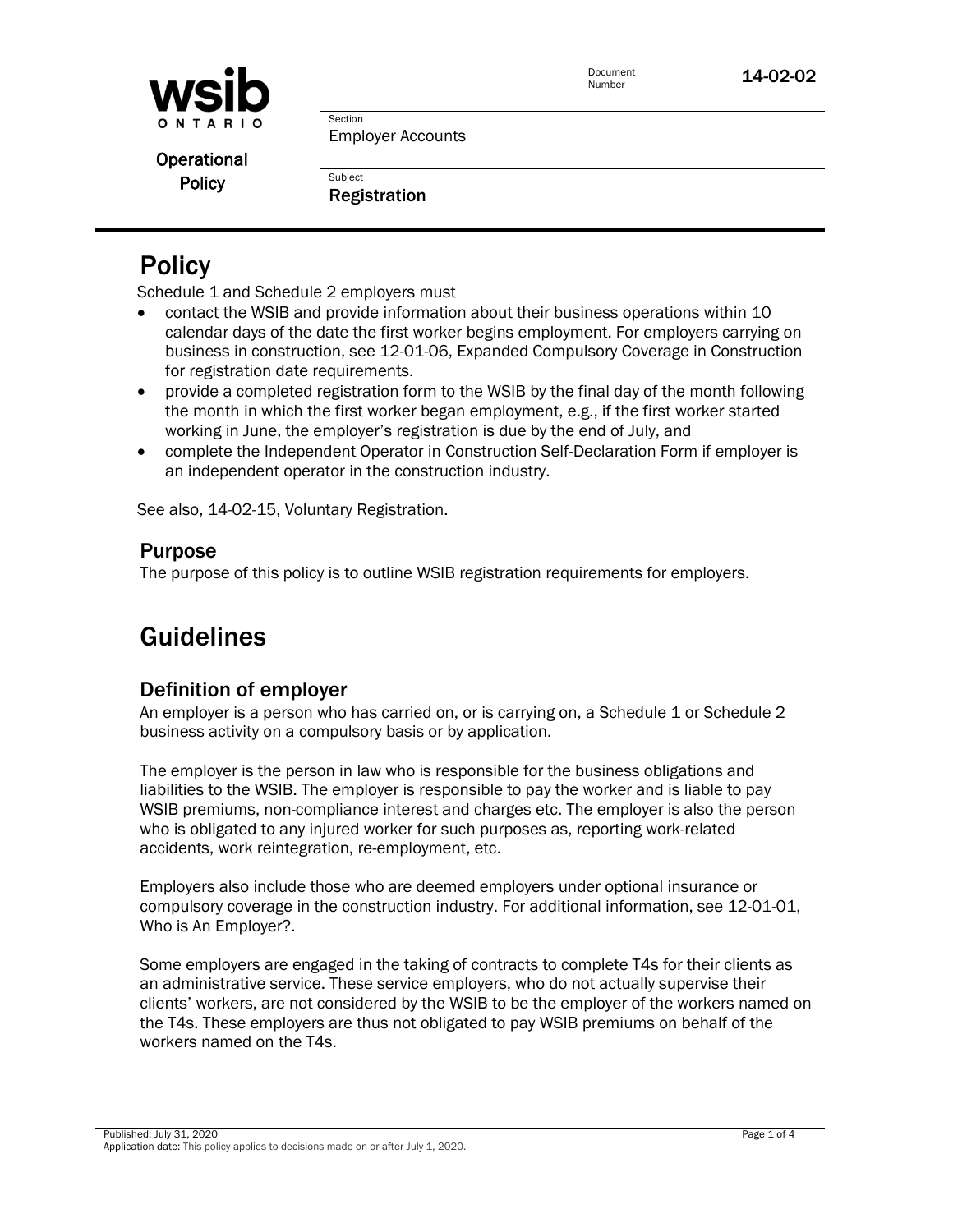

Document<br>Number

14-02-02

Section Employer Accounts

Operational **Policy** 

Registration

**Subject** 

## General

In the following guidelines, the terms classification, payroll, insurable earnings, premium, and work location apply to Schedule 1 employers only.

#### Who must register?

All Schedule 1 and 2 employers must register, including

- new employers, whether resulting from a change of ownership or the start of a new business
- employers restarting a business whose WSIB account(s) had been closed, and who have been granted reinstatement status, see 14-02-14, Reinstatement of Accounts
- employers of workers who are not Ontario residents but who work in Ontario, and the employer has a "substantial connection" to Ontario, see 14-04-12, Non-Resident Workers
- employers from outside Ontario who employ Ontario residents to work in a compulsorily covered operation in Ontario, and
- deemed employers in construction.

Out-of-province employers sending workers into Ontario should contact the WSIB for registration requirements. Similarly, Ontario employers operating in other provinces should contact the workers' compensation boards in those provinces for their registration requirements.

#### Others who may register

Those who are not required by law to have coverage may apply for coverage (e.g., employers whose operations are not in industries listed in Schedule 1 or 2, independent operators, sole proprietors, partners, and executive officers). To do so they must register with the WSIB. See 12-01-02, Employer by Application and 12-03-02, Optional Insurance

For information on coverage and classification, see 12-01-01, Who is an Employer, 12-01- 04, Schedules 1&2, and 14-01-01, The Classification Structure.

#### Status declaration requirement – Construction

At the time of registration, or if an individual's status changes, individuals who operate their business on their own, as sole proprietors without workers or as single officer corporations, without workers, will be required to submit a status declaration to confirm their status as an independent operator.

For more information about compulsory coverage and who qualifies as an independent operator in construction, see 12-01-06, Expanded Compulsory Coverage in Construction.

#### Employer non-compliance

Employers who fail to meet all WSIB registration requirements are subject to non-compliance interest, charges and/or prosecution, see 14-02-07, Employer Non-Compliance Interest and Charges, and 22-01-08, Offences and Penalties – Employer. For adjustments in premiums,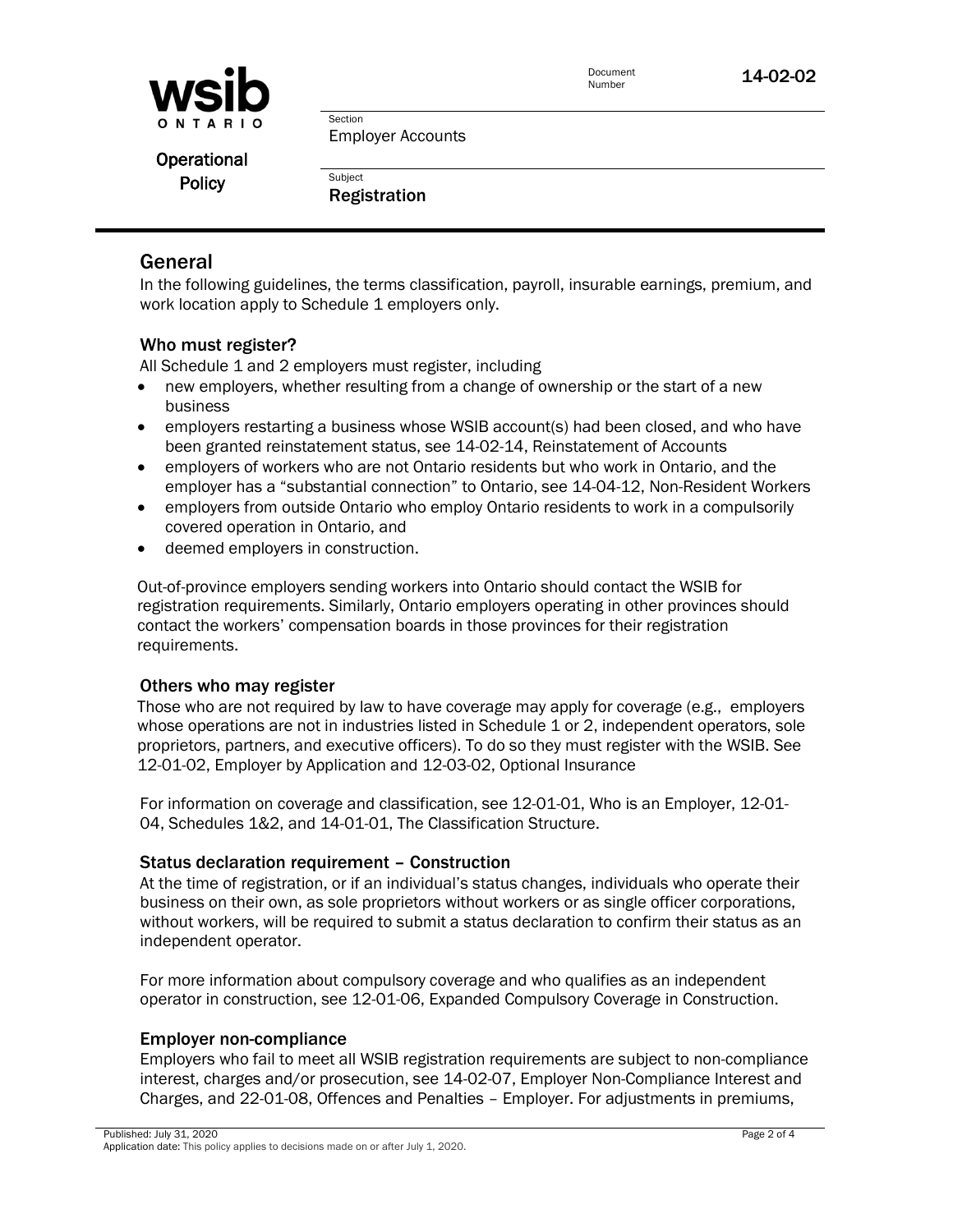| <b>WSID</b>   |                                     | Document<br>Number | 14-02-02 |
|---------------|-------------------------------------|--------------------|----------|
| ONTARIO       | Section<br><b>Employer Accounts</b> |                    |          |
| Operational   |                                     |                    |          |
| <b>Policy</b> | Subject<br><b>Registration</b>      |                    |          |

see 14-02-06, Employer Premium Adjustments. Under certain conditions, an exemption from such non-compliance interest, charges and/or prosecution is available (see 14-02-15, Voluntary Registration).

Employers who are not required to have coverage but choose to apply for it must submit registration documents, etc., but the registration time restrictions do not apply to them.

#### Legal & financial responsibility

The legal employer name on the completed registration document identifies the person who is legally and financially responsible for all WSIB obligations and liabilities.

#### Setting up accounts

When the WSIB registers employers it also assigns them an account. Accounts are assigned to the legal employer as defined above. Transactions between the employer and the WSIB take place by account.

The WSIB determines the effective date of each account.

An account can represent, individually or in combination, any of the following

- head office
- division
- branch
- **store**
- factory
- sales office
- warehouse
- any operating facility or work location.

#### Multiple accounts

Most employers have only one account, but they may have more than one. Multiple accounts for Schedule 1 employers are subject to the following conditions

- each account must report premiums and claims by classification ,
- premium payments must be made by account, and
- each account must represent an actual work location with its own dedicated workers, a separate mailing address (not a P.O. Box), and a telephone number.

All accounts registered by one employer are linked to ensure that the financial liability for each account is identified with the legal employer. See 12-01-01, Who is an Employer?, and 13-02-02, New Experimental Experience Rating Plan (NEER).

Employers with operations in the construction industry (Class G of Schedule 1) may only have one account per rate group.